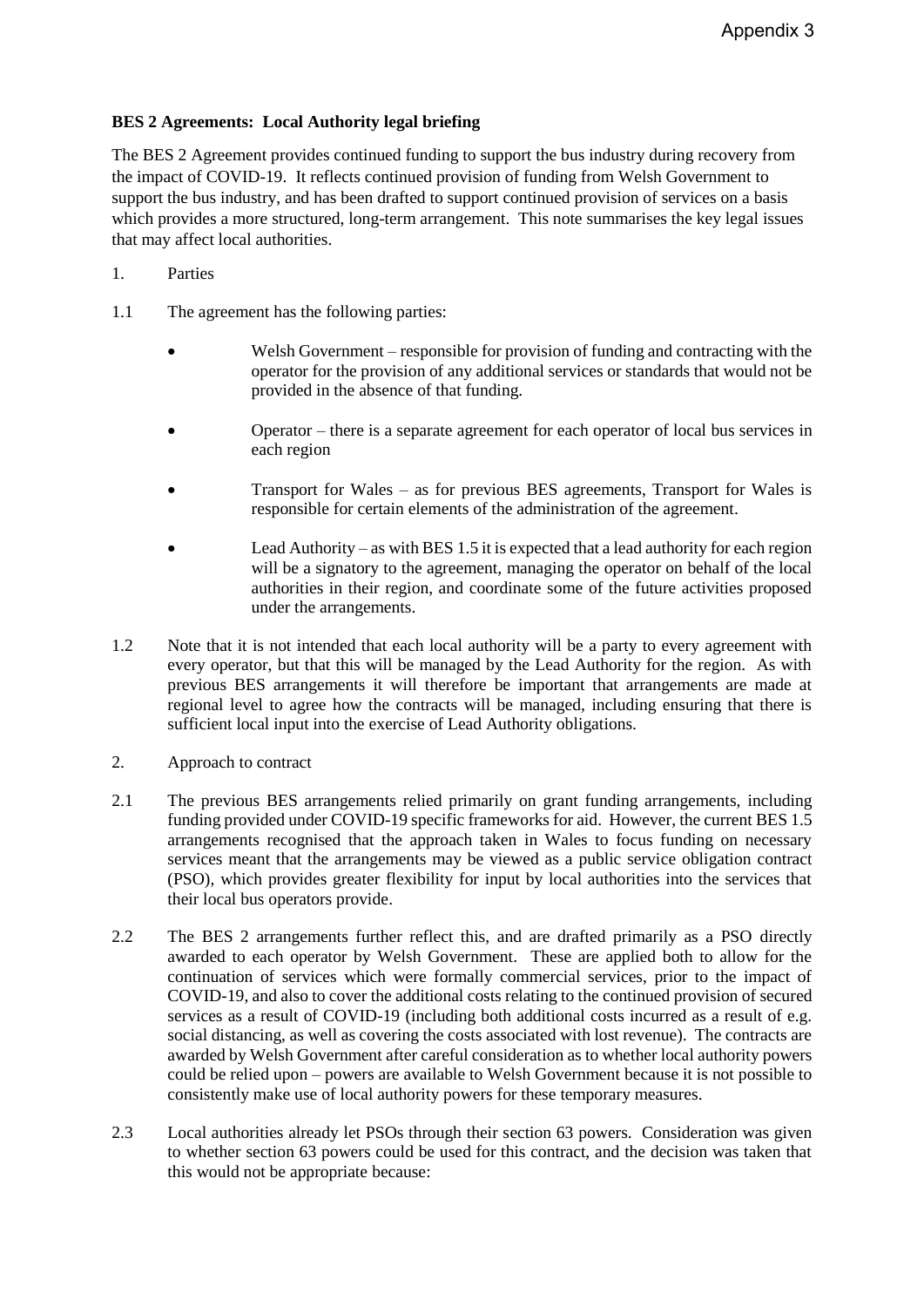- $\bullet$  Direct award of section 63 contracts is limited local authorities would typically directly award service contracts through *de minimis* provisions, which have a limit of 40% of tendered service budgets. Seeking to provide funding through this route would not be possible where the *de minimis* cap was already, or would reach the *de minimis*  cap, and therefore does not seem a viable way to fund services during the COVID-19 emergency. In any event, it is expected that local authorities will require these powers to award service contracts to meet specific local needs as operators exit BES 2. Whilst there are also emergency powers that can be used to direct award such contracts, they can only be used on a temporary basis and must be followed by a competition, and therefore are unsuitable for the current purposes.
- a competitive procurement of section 63 contracts is unlikely to be practicable, and does not provide the flexibility required to ensure that operators are providing the services needed during the COVID-19 crisis. Once services have been stabilised, the expectation is that local authorities would then use competitive procurement to procure continued services where they remain unviable commercially.
- 2.4 The contract is therefore based on use of Welsh Government powers under section 7 Transport (Wales) Act 2006, which mirrors the section 63 powers, but would only be expected to utilised where local authorities cannot exercise their section 63 powers. This provides for a clear division between:
	- Temporary BES support for services provided by Welsh Government under section 7 powers.
	- Changes in underlying procured service contracts to reflect the long-term requirement for services in absence of COVID-19 – provided by local authorities under their section 63 powers.
- 2.5 The approach taken is therefore to layer the PSOs under the BES2 arrangements on top of existing arrangements e.g. they act as a temporary variation to any existing section 63 contract or commercial service, in each case providing funding to allow the operator to continue to operate those services, during the impact of COVID-19, with the provisions of BES2 falling away once that service becomes commercial again, or the BES2 arrangements come to an end. The exercise of Welsh Government powers under a direct award approach is limited to a maximum of 2 years (which would include the period from the start of BES 1.5, due to the possibility of payments under BES 1.5 also relying upon these powers), but could end sooner, if the market recovers.
- 3. Effect on existing section 63 contracts
- 3.1 Rather than letting new contracts in respect of provision of services that are currently provided under section 63 contracts, the BES2 arrangements aim to leave those arrangements in place and layer the additional support required to continue providing those services on top of the existing section 63 contracts.
- 3.2 Under the BES2 arrangements the Lead Authority therefore acknowledges on behalf of local authorities that, to the extent required, section 63 contracts are amended to allow for any additional payments required to the operators to allow continued provision of the services and to make any service alterations agreed with the local transport authority for the period of the BES2 arrangements. These amendments will reflect agreed service changes agreed at the local and regional level as being required during the impact of COVID-19
- 3.3 These amendments apply whether contracts are let on a net cost or gross cost basis. In each case the BES 2 contract sets out the implications of those amendments from a procurement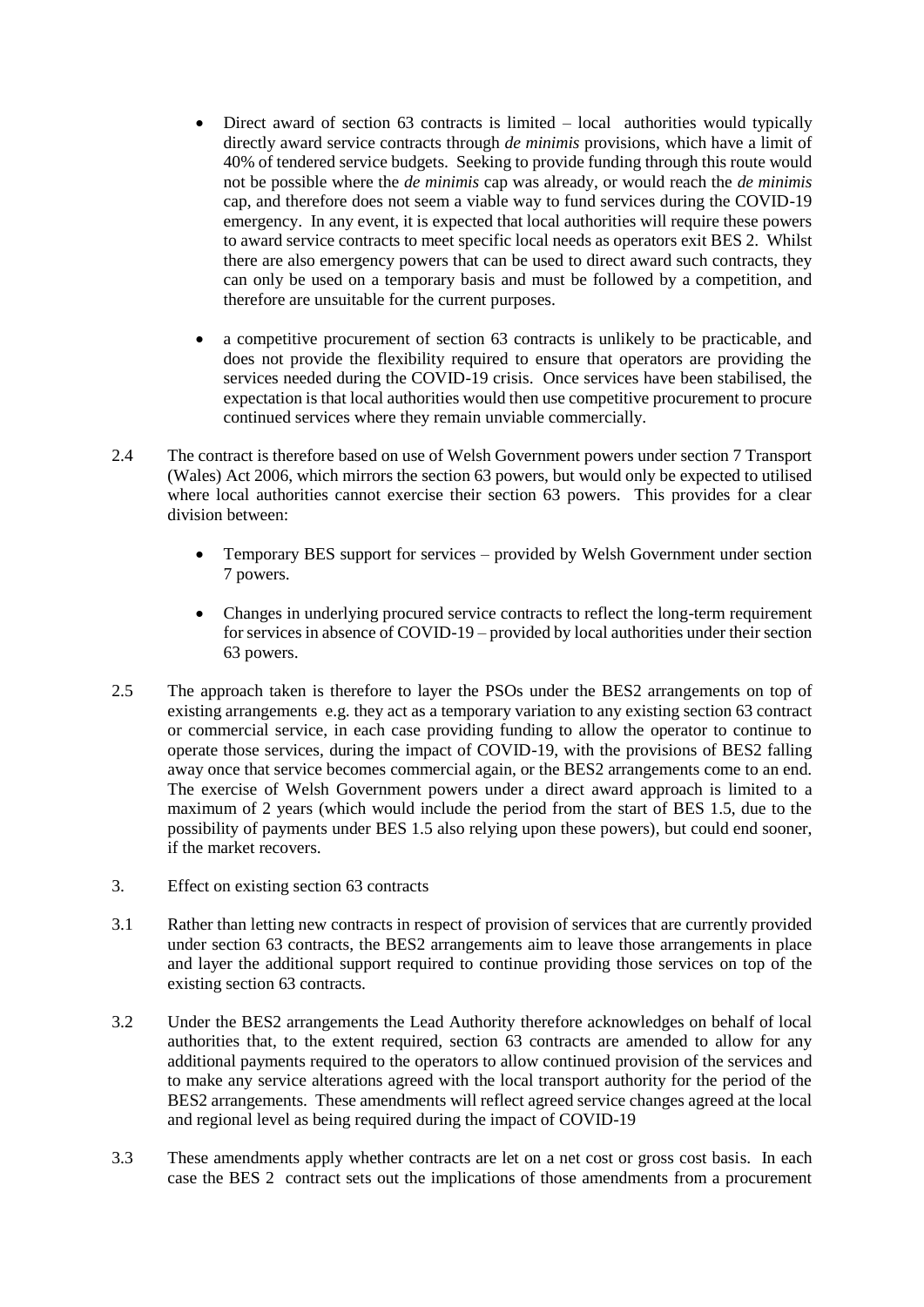perspective, and sets them within the appropriate procurement regime, setting out an approach to minimise procurement challenge risk associated with the short term amendment.

- 3.4 To the extent that the form of section 63 contract has any contractual processes that are required to be followed to allow for such amendment, the BES 2 agreements require the local transport authority to comply with such processes, so that changes can be effected.
- 3.5 Where BES2 arrangements come to an end, the variations effected also come to an end, and the section 63 contracts should continue as before for any remaining term.
- 4. Effect on future section 63 contracts
- 4.1 There is a risk that the effects of COVID-19 could impact on the letting of future service contracts, including the renewal of existing section 63 contracts.
- 4.2 To avoid this, the BES 2 arrangements make specific provision for the letting by local transport authorities of new section 63 contracts, with agreement of a set of assumptions in respect of BES2 funding that will apply to all bidders for a new contract. These assumptions will reflect the agreed level of funding to be provided to support those services whilst COVID-19 still impacts services. This will allow local transport authorities to set this as an assumption in their tender documents, so that bidders can tender on a level playing field in respect of the impact of COVID-19, removing this as a concern for bidders, and allowing for more competitive bidding, reflecting a post-COVID world.
- 4.3 This therefore allows local authorities to continue to let section 63 contracts during the term of BES2, but will require engagement with Lead Authorities, TfW and Welsh Government to ensure that appropriate assumptions are agreed and included in tenders.
- 5. Partnership
- 5.1 In recognition of the level of public sector funding being provided to support the bus industry, the BES 2 arrangements also require the operators to agree to a framework (umbrella) voluntary partnership agreement at a regional level.
- 5.2 The BES 2 arrangements therefore include a template for such an agreement which will then need to be agreed with local transport authorities in the region. The agreement provides a framework for more localised and specific voluntary partnership agreements at local level to support improved standards of bus services and partnership working at a regional level. The agreement is structured as a voluntary partnership agreement (VPA) within the meaning set out in the Transport Act 2000, and therefore is intended to provide a competition law compliant framework for future engagement with operators.
- 6. Standards of service
- 6.1 The BES 2 Agreement sets out standards of service that apply to operators who are receiving funding. Whilst it is possible for operators to move away from the BES 2 Agreement and start providing services to a lower standard (and therefore does not place an express restriction on operators choosing to move to commercial service and away from BES funding, as the market recovers, so does not act as a restraint on trade). However, it also makes clear that should operators move to operate at a standard below that agreed through the BES 2 arrangements (e.g. by offering lower frequencies or timings) then it is clearly recognised that, in turn, that means that they are offering services other than to the standard required – this aligns with the test that applies for exercise of section 63 powers, so provides express justification for a future tender of services to the appropriate standard in accordance with local government powers, if the operator continues to provide services only to a lower standard. It should be noted that this